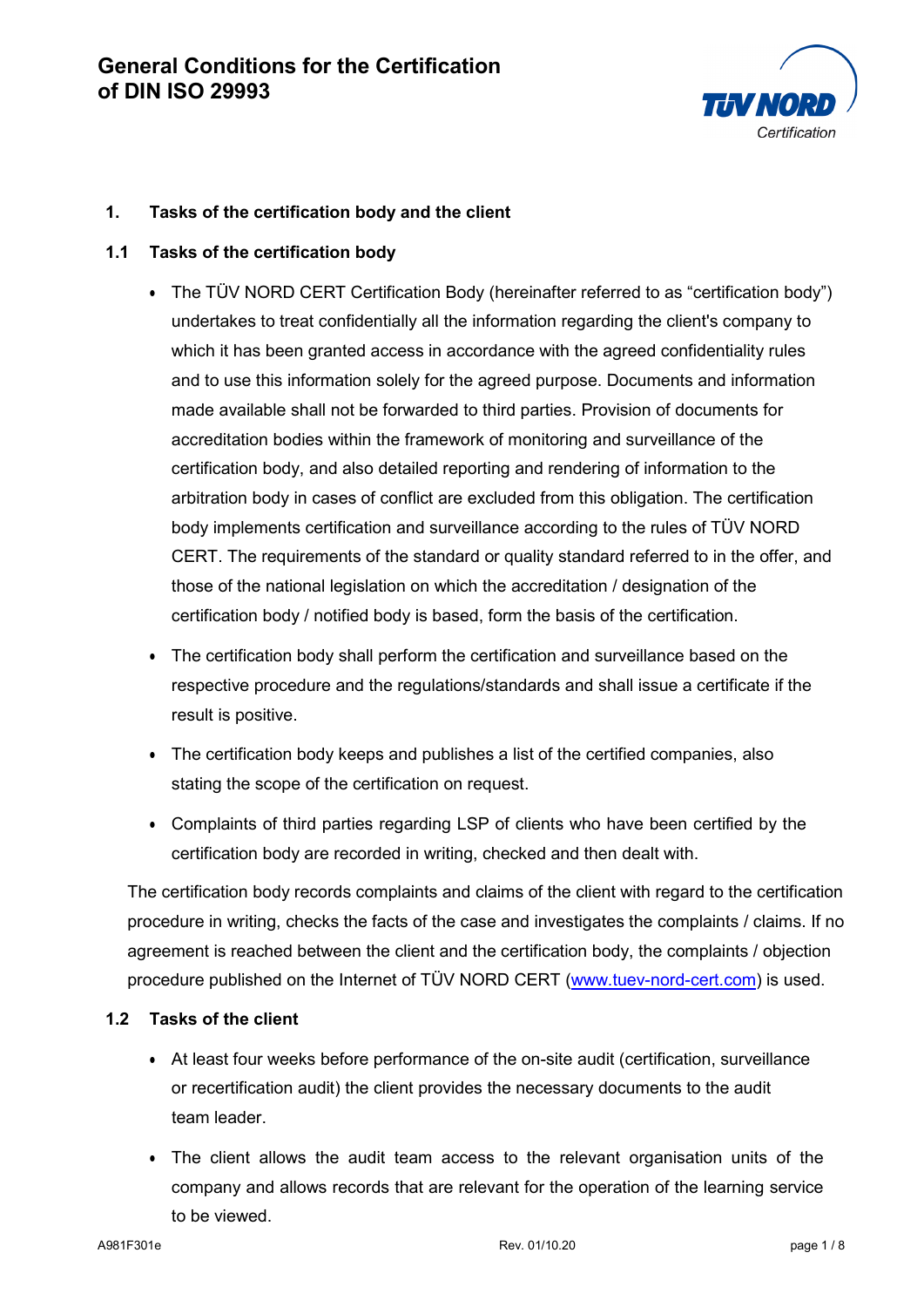## **General Conditions for the Certification of DIN ISO 29993**



- He names a contact person from the company management who is responsible for the execution of the audit.
- The client is obliged to inform the certification body immediately in writing of all important changes which occur after issue of certificates or extensions or additions to certificates (this affects for example changes regarding to the legal and organisational form of the company, the economic or ownership situation of the company, the organisation and the management [such as key members of staff in management positions, decisionmakers or specialist or high-level technical personnel etc.], the contact address and the sites, the scope of the certified learning service system as well as important changes to the LSP and the processes).
- The client has the obligation to inform the certification body immediately of any serious incidents (e.g. recalls, accidents at work, hazardous incidents, process upsets). From its side, the certification body will take corresponding steps to assess the situation and its impact on the certification and will undertake corresponding actions.
- The client has the obligation to record all objections in relation to the LSP and its effectiveness, along with corrective actions and their results, and to document these to the auditor in the audit.
- The client has the obligation, dependent on the seriousness of the nonconformity, to inform the audit team within the time limit set by the certification body, either of the corrective actions that have been determined and their target completion dates, or of the implementation of the corrective actions.
- In order to avoid situations of conflict between the certification body and a possible advisory or consultancy organisation, the client shall inform the certification body of advisory or consultancy services that have been used in the area of LSP before or after conclusion of the contract. This also includes organisations, which have carried out "in-house training" or internal LSP audits.
- Within the framework of maintenance of the accreditation, notification, appointment, approval etc. the client declares that he agrees to assessors from accreditation organisations to attend audits possibly taking place within his organisation, e.g. for a witness audit (participation of the accreditation body in a (re-)certification/surveillance audit) and that the accreditation organisation may have access to and view the files.
- The client has the right to decline auditors nominated by the certification body. If no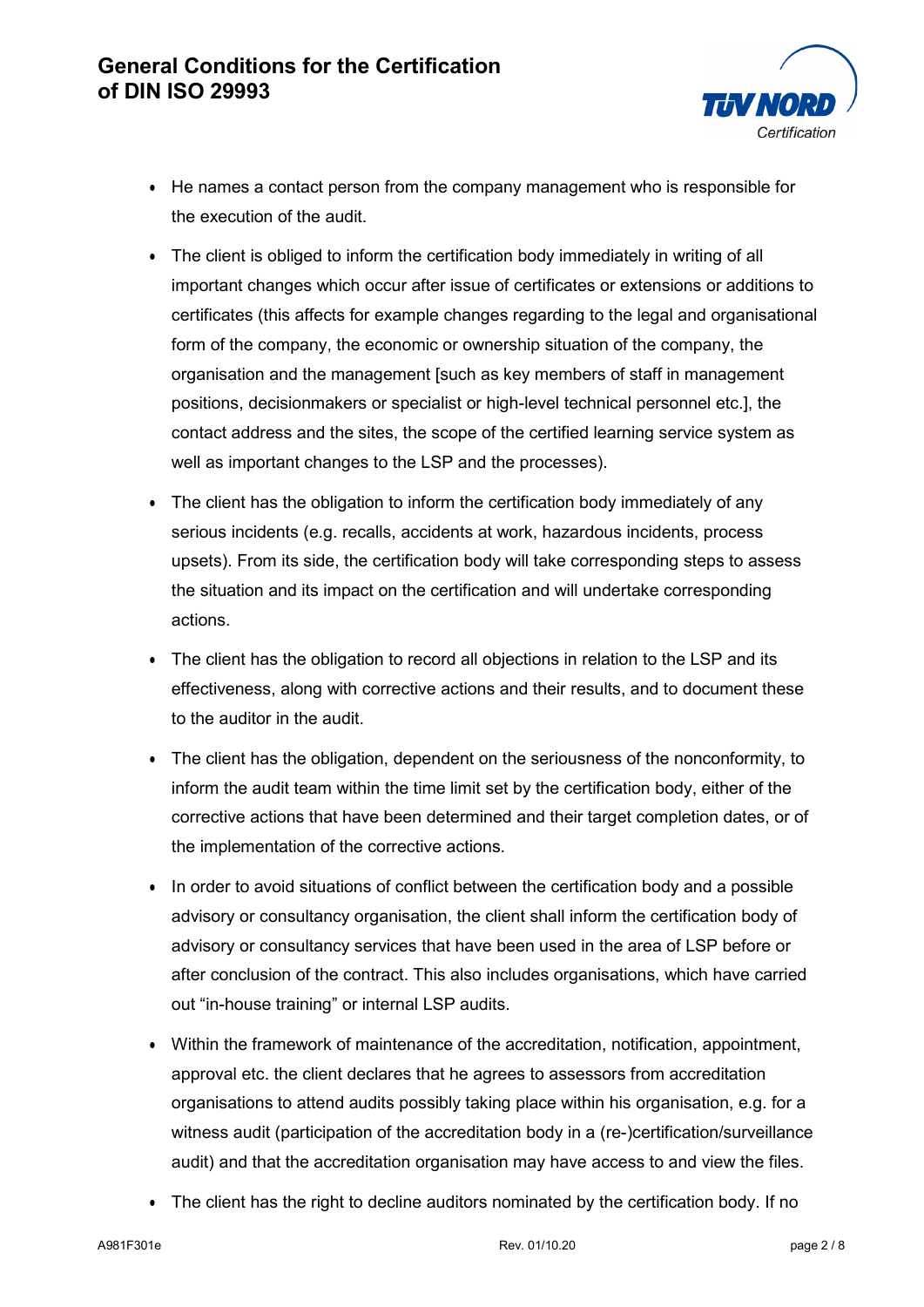

agreement can be reached following 3 proposals, the contract may be dissolved by the certification body.

- It can be necessary to perform additionally short-notice or unannounced audits, e.g. in order to investigate complaints, as a consequence of changes or as follow-up for suspended certificates. In such cases
	- <sup>−</sup> the certification body specifies the conditions under which these short-notice audit visits are to take place,
	- <sup>−</sup> it is not possible to object to members of the audit team for short-notice audits.
	- <sup>−</sup> Costs resulting from the additional audit will be charged to the client.
- In case of transfer of certification, the client is obliged to make available to TÜV NORD CERT, the accepting certification body, all required documents (certificate(s) of the previous certification body; audit reports of the initial certification or of the last recertification and of the last surveillance audits; status of any open nonconformities). TÜV NORD CERT shall not carry out the transfer of certification until the review of the transfer of certification, the Pre-Transfer Review, has been positively completed. The transfer of a certification is only possible if the certificate of the client is valid for at least another 3 months. As soon as TÜV NORD CERT has issued the transferred certificate, TÜV NORD CERT informs the issuing certification body about the transfer of the certification.

## **1.3 Arrangements regarding occupational health and safety**

- 1.3.1 Arrangements to be undertaken by the client
	- In due time before performance of the contractual services, the client shall provide information regarding risks, hazards and stress, which could originate from the working environment in the client's factory or at the client's premises. This information shall include information regarding hazardous substances in test pieces. The client shall provide information concerning whether and if appropriate, to what extent, risk and hazard assessments are required for the activities that have been ordered. Legal requirements apply.
	- The client shall have sufficient arrangements in place for first aid, alarm and rescue, and shall name contacts and responsibilities in this regard.
	- The client shall ensure that employees of the certification body only perform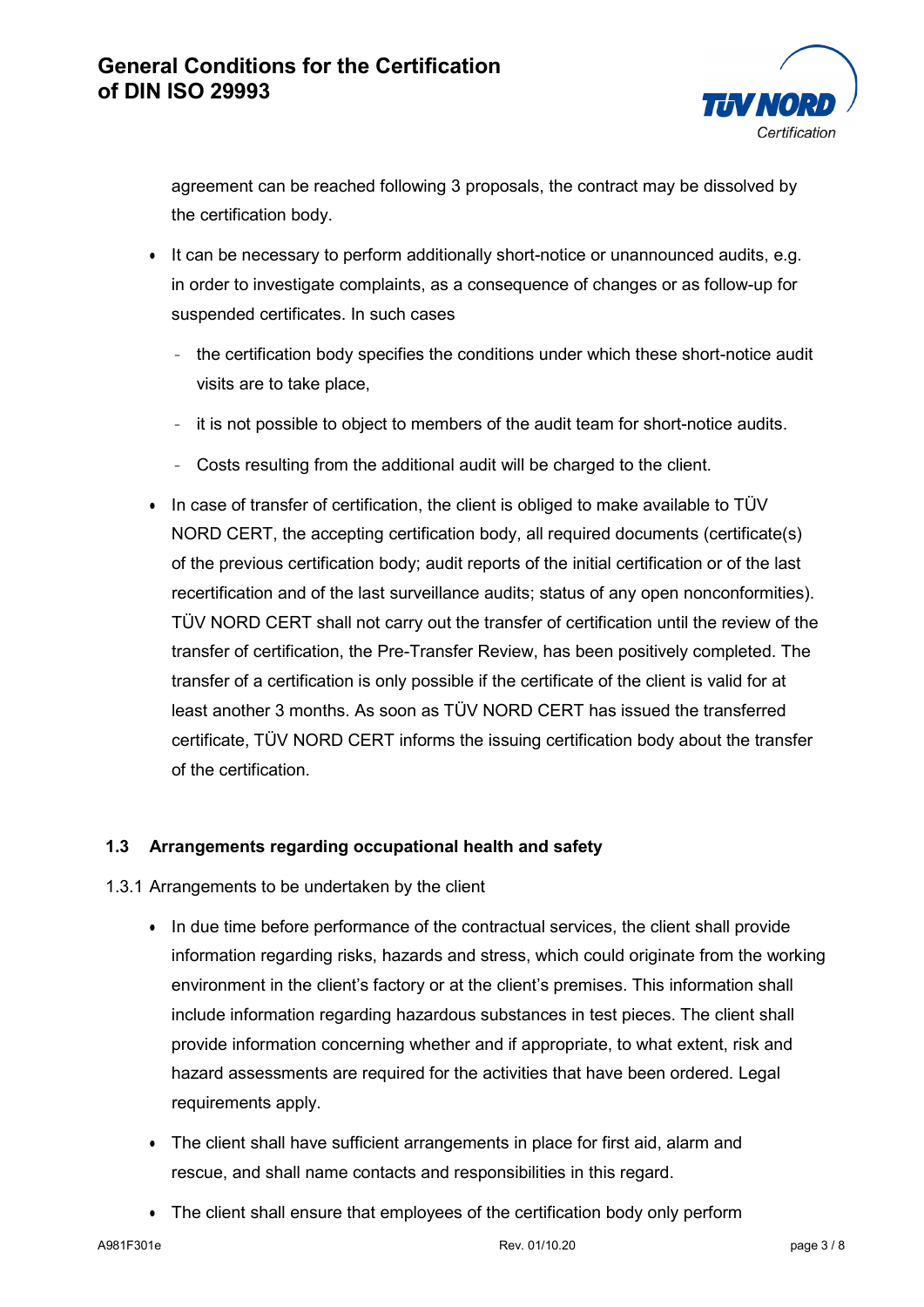

work when accompanied by an employee of the client.

- The client shall provide the employees of the certification body with instruction on the basis of risk and hazard assessment(s) and work and operating instructions. The instruction shall include communication of emergency telephone numbers and assembly points in case of danger as well as a description of the functioning and safety of any equipment to be used under such circumstances.
- The client shall supply any necessary personal protective equipment which may be necessary and which is not provided by the certification body (helmet, safety boots or shoes, ear and eye protection – e.g. ear defenders, safety spectacles/goggles) free of charge.

## 1.3.2 Certification Body

• The employees of the certification body may only undertake work if the circumstances and the working environment are safe. The employee is entitled to refuse to perform the work in the presence of unacceptable hazards / risks / stresses.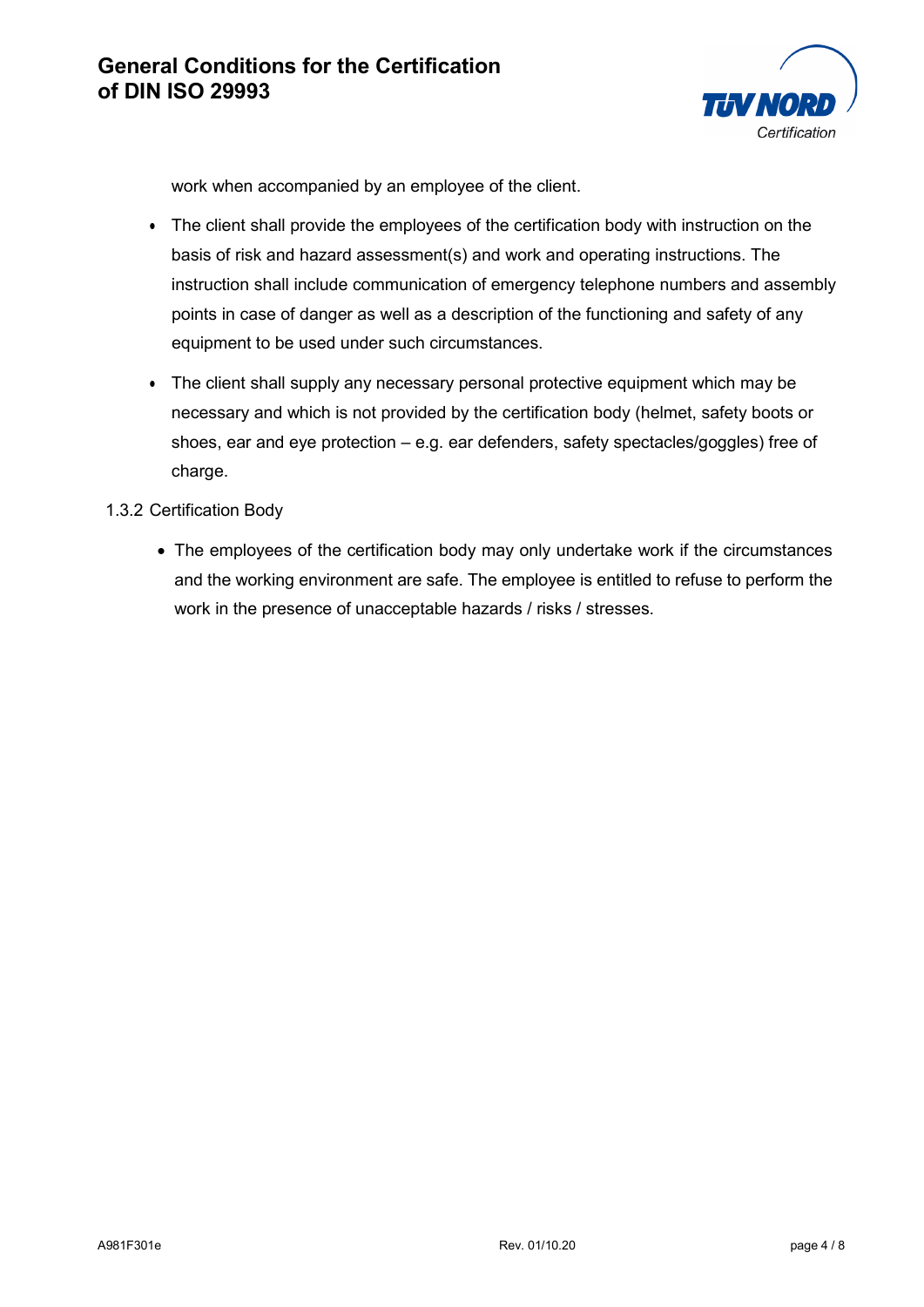

## **2. Validity and rights of use of the test mark and the certificate**

- The validity of the certificate begins with the date when the certificate is issued and ends as mentioned on the certificate. The term of the certificate depends on the particular standard on which the audit is based, but may not exceed a maximum of 3 years. This assumes that, based on the date of the certification audit, regular surveillance audits are performed in the company according to the specific accreditation rules or certification standards (e.g. yearly, half-yearly) with a positive result. A surveillance audit at short notice may also become necessary in certain justified cases. It is within the discretion of the certification body to decide on the necessity for such an audit. The certificate extension VDA 6.X is only valid in conjunction with the valid issued certificate according to ISO 9001. The same prerequisites apply for the use of the test mark.
- The scope of the certification is listed in German or in English language. A translation into other languages is provided in good faith. In case of doubt or objection, only the German or the English version of the certificate is binding.
- Approval for use of the test mark only applies for the area of the client's company which has been certified. Use of the test mark for activities which lie outside the scope of the certification is not permitted.
- The test mark may only be used in the form that is provided by the certification body. The mark must be easy to read and clearly visible. The client is not authorised to make changes to the certificate and/or the test mark. The certificate and the test mark may not be used in a misleading manner for advertising purposes.
- The test mark may only be used by the client and only in immediate association with the company name or the company logo of the client. It may not be used on products or product packaging, nor be used in relation to products and/or procedures of the client, that could be interpreted as confirming product conformity.
- It is not permitted to make use of the test mark on laboratory test reports, calibration certificates or inspection reports or certificates for persons, as these documents are classified as products in this connection.
- The client must ensure that the test mark and the certificate are only used in advertising in such a way that a statement regarding the certified area of the client,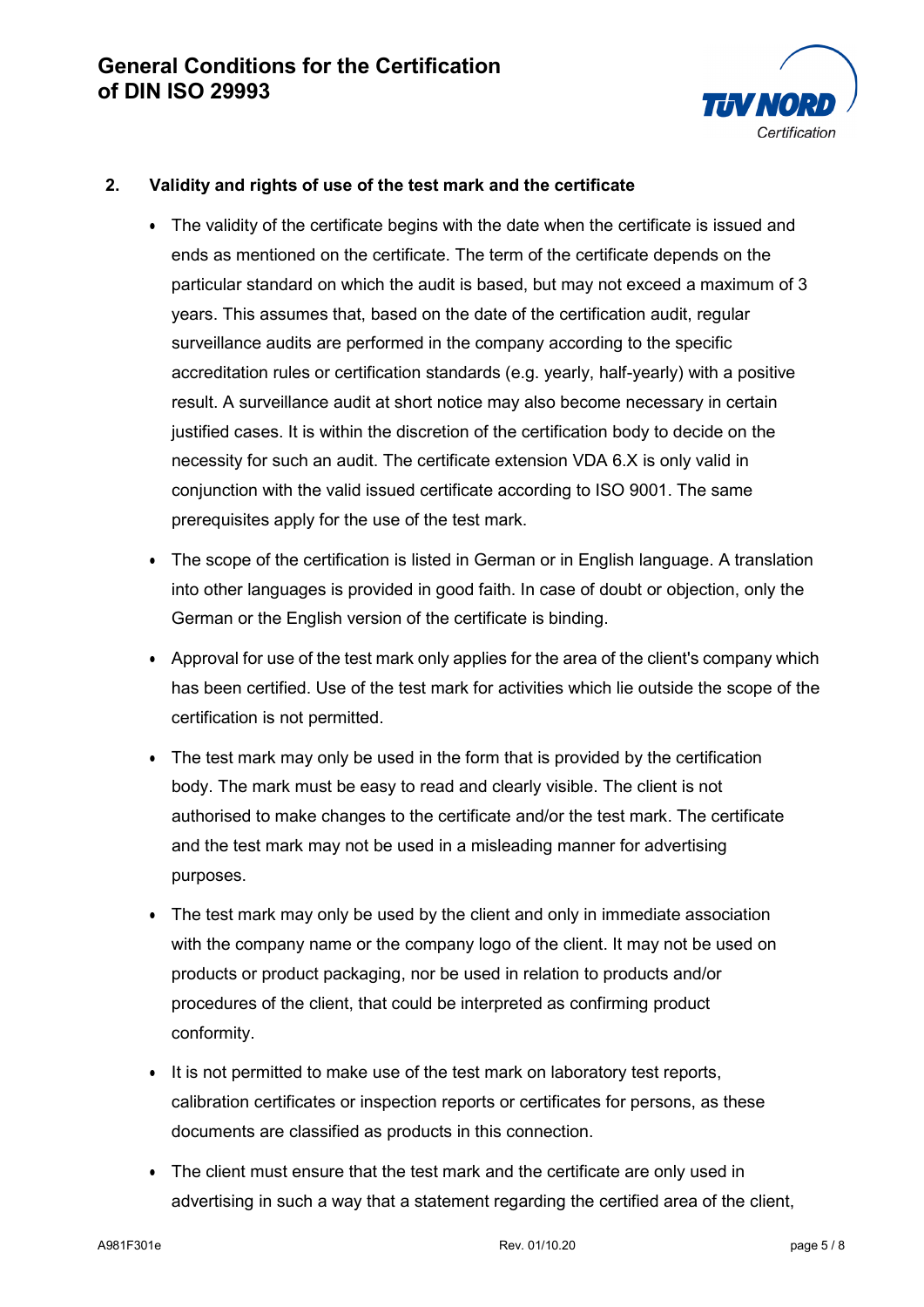

which corresponds to the certification, is made. The client also has to make sure that, within the framework of competition, the impression is not created that certification by the certification body is equivalent to a governmental or official inspection.

- If a claim is made against the certification body according to the principles of product liability based on use of the test mark and/or certificate by the client which infringes the conditions of the contract, the client has the duty to hold the certification body harmless and to release the certification body with regard to all claims of third parties. The same applies for all cases in which a claim is made against the certification body by a third party based on advertising claims or other behaviour on the part of the client.
- The client receives the non-transferable, non-exclusive right, time-limited to the contractual term, to make use of the test mark and the certificate in accordance with the conditions stated above.
- Use of the test mark and the certificate is limited to the client and may not be transferred to third parties or legal successors without the express permission of the certification body. If the client wishes to transfer the right of use of the test mark and the certificate, a corresponding application has to be submitted. A new audit must be performed if necessary.
- The test mark to be used in the individual case depends on the certificate that is issued.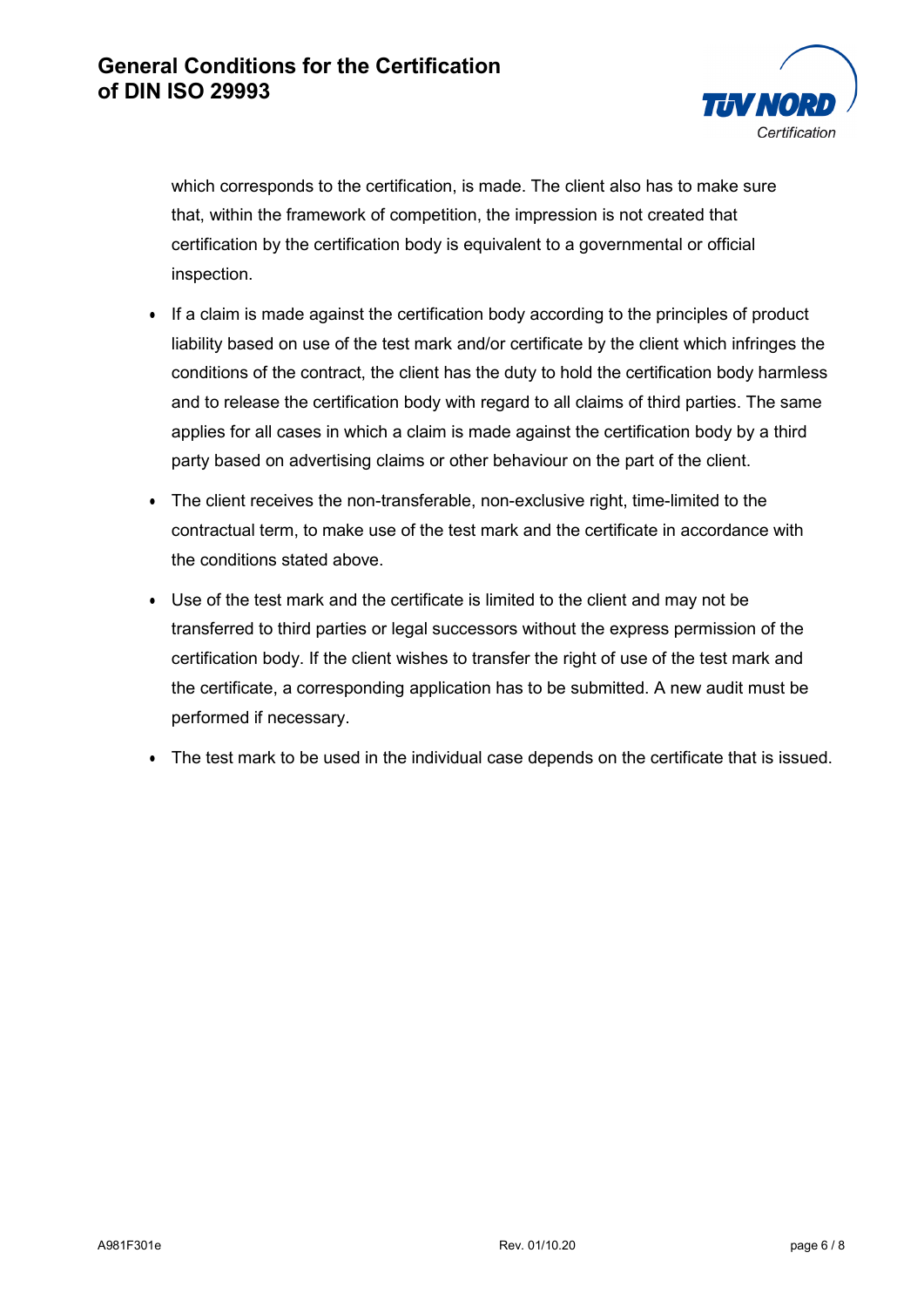

## **3. Ending of rights of use**

- 3.1 The right of the client to use the test mark and to claim ownership of the certificate ends automatically with immediate effect without the need for an express statement of termination, if among others
	- the client does not immediately report changes in his operations which are of significance as regards the certification, or indications that such changes may occur, to the certification body,
	- the test mark and/or the certificate are used in a such a way as to infringe the provisions of Item 2,
	- the results of the surveillance audits no longer justify maintenance of the certificate,
	- insolvency proceedings are opened with regard to the assets of the client or an application for opening of such proceedings directed against the client is refused on the grounds that insufficient assets are available,
	- surveillance audits cannot be performed within the specified periods for reasons which fall under the responsibility of the client,
	- actions for correction of nonconformities have not been carried out within the specified periods allowed or the results of such actions are not satisfactory or
	- disputes arise in relation to the test mark in connection with competition law or intellectual property rights.

The certification body is entitled to suspend or terminate a certificate, and thereby the entitlement to use the test mark, if the certification body subsequently becomes aware of new information pertaining to the assessment of the certification procedure or its result.

The certification body reserves the right to make final decisions in relation to the certification, issue, refusal or maintenance of the certification, extension or restriction/limitation of the scope of the certification, renewal, suspension or reinstatement following suspension, or withdrawal of the certification.

In addition, the certification body and the client have the right to terminate the contractual relationship with immediate effect, if use of the test mark is prohibited to the client in a manner which is legally binding. The same applies for the certificate.